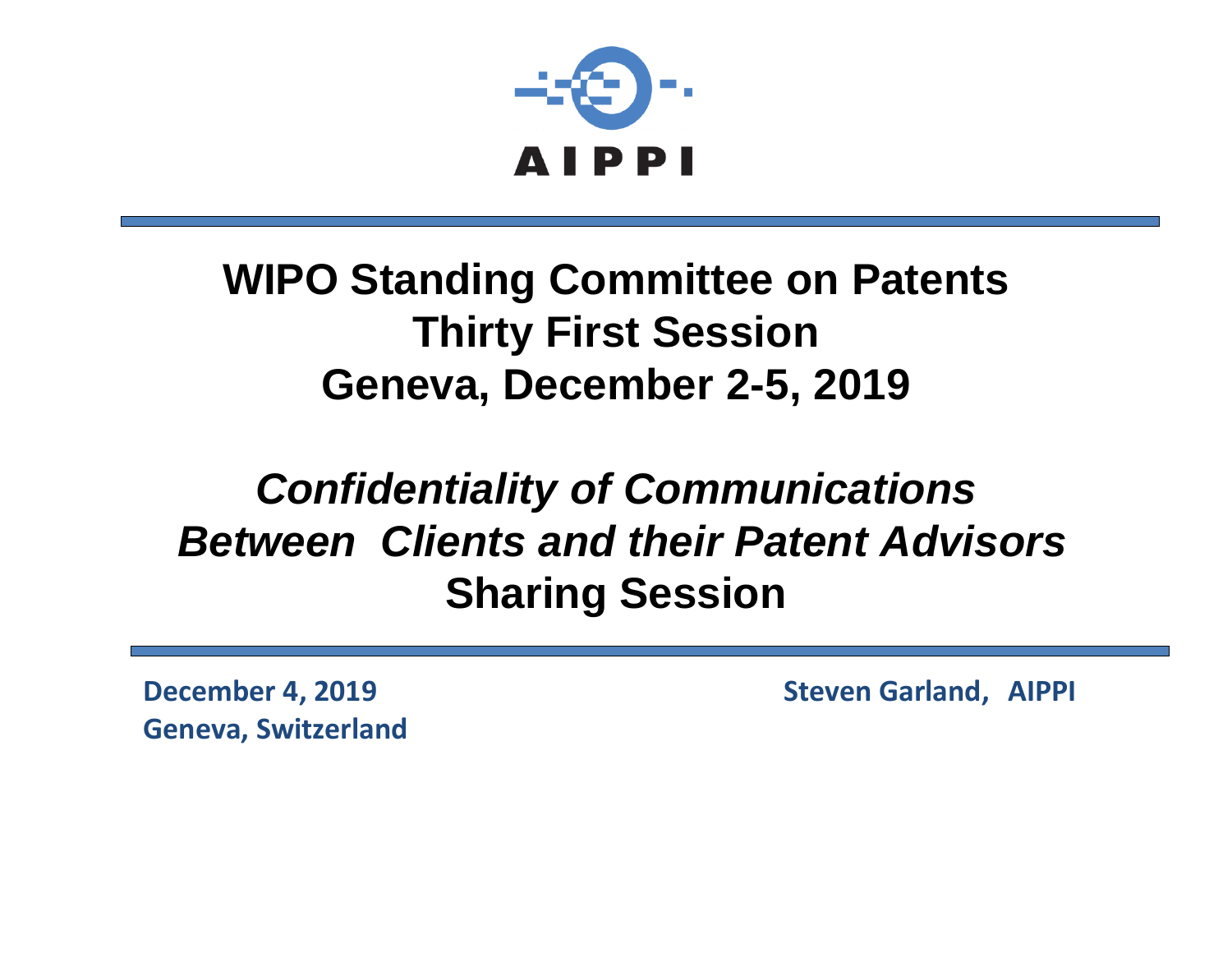### OVERVIEW

#### **1. The Goal**:

- Creating a harmonized international approach to protecting confidential client – patent advisor communications from forced disclosure.
	- E.g. during litigation
- Both domestically, and in cross-border situations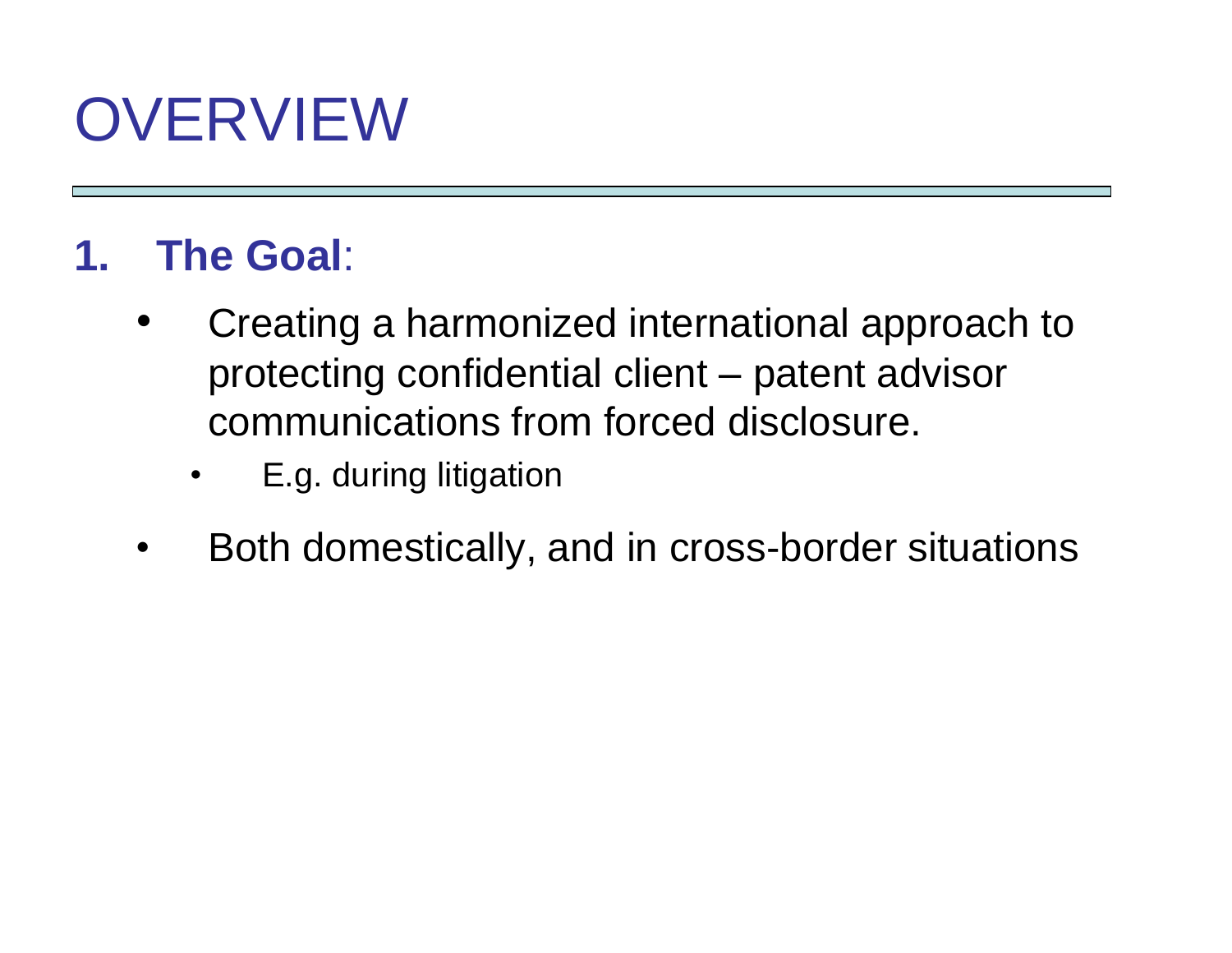### **OVERVIEW**

#### **2. The Problem**:

- Lack of coverage domestically in certain countries.
- Lack of coverage internationally in certain crossborder scenarios.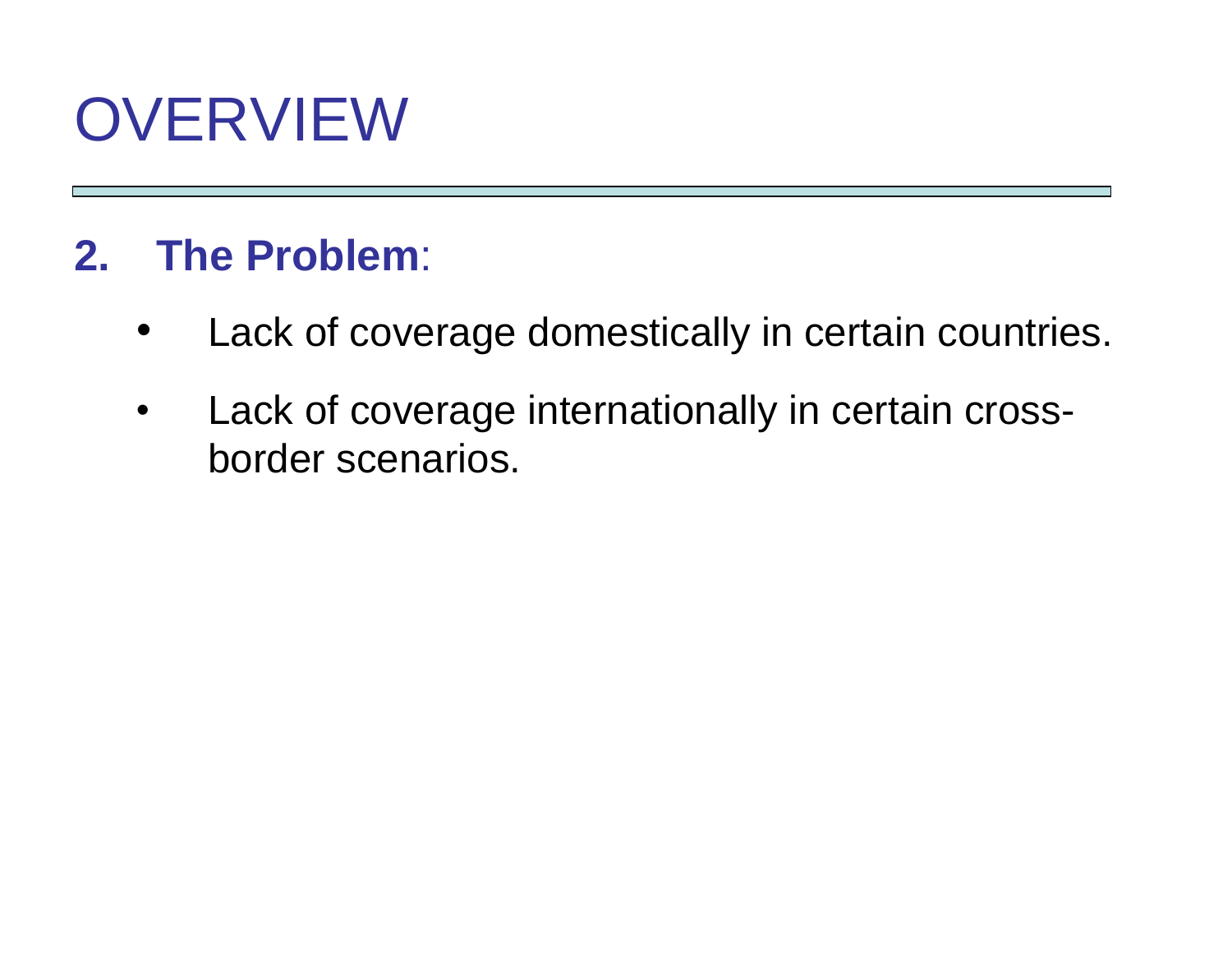# The Goal

### The Purpose of Protected Communications

- The purpose of protecting confidential communications between patent owners and their patent advisors is to encourage **full and frank** communication between the two, and thereby promote the broader public interest in the observance and administration of the law.
- Protecting such communications recognizes that sound IP advice, based on full disclosure by the client, ultimately leads to **more appropriate use of domestic and international patent systems** and the rights that they provide, thus better serving the purpose and goals of those systems and the overall public good.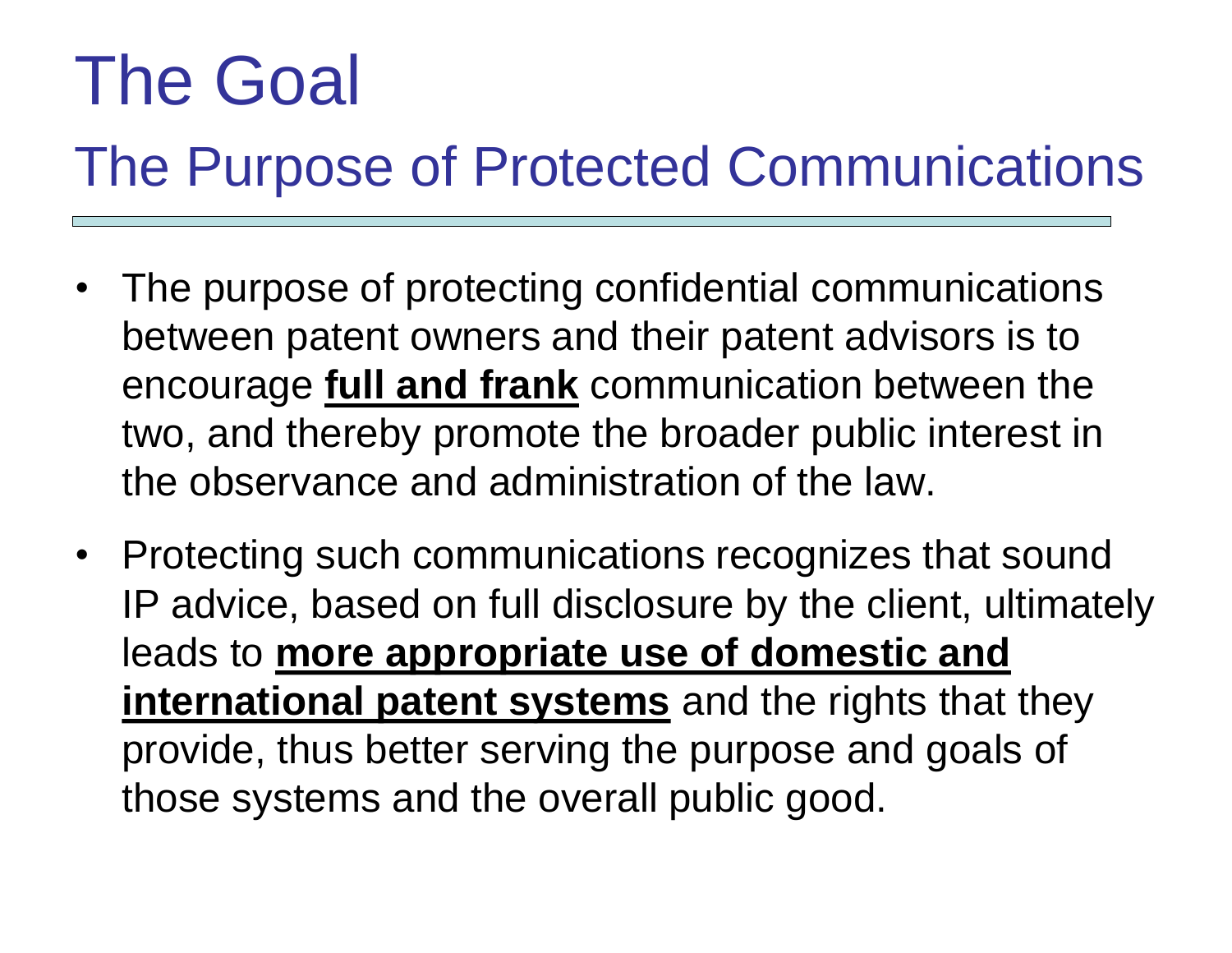# The Goal

### The Purpose of Protected Communications

- This includes lessening the likelihood of a party seeking and/or obtaining overly broad, vague, or inappropriate patent rights.
- Leads to better quality of patents.
	- Fewer invalid or baseless patents
- It also assists in having patent owners make more appropriate enforcement decisions.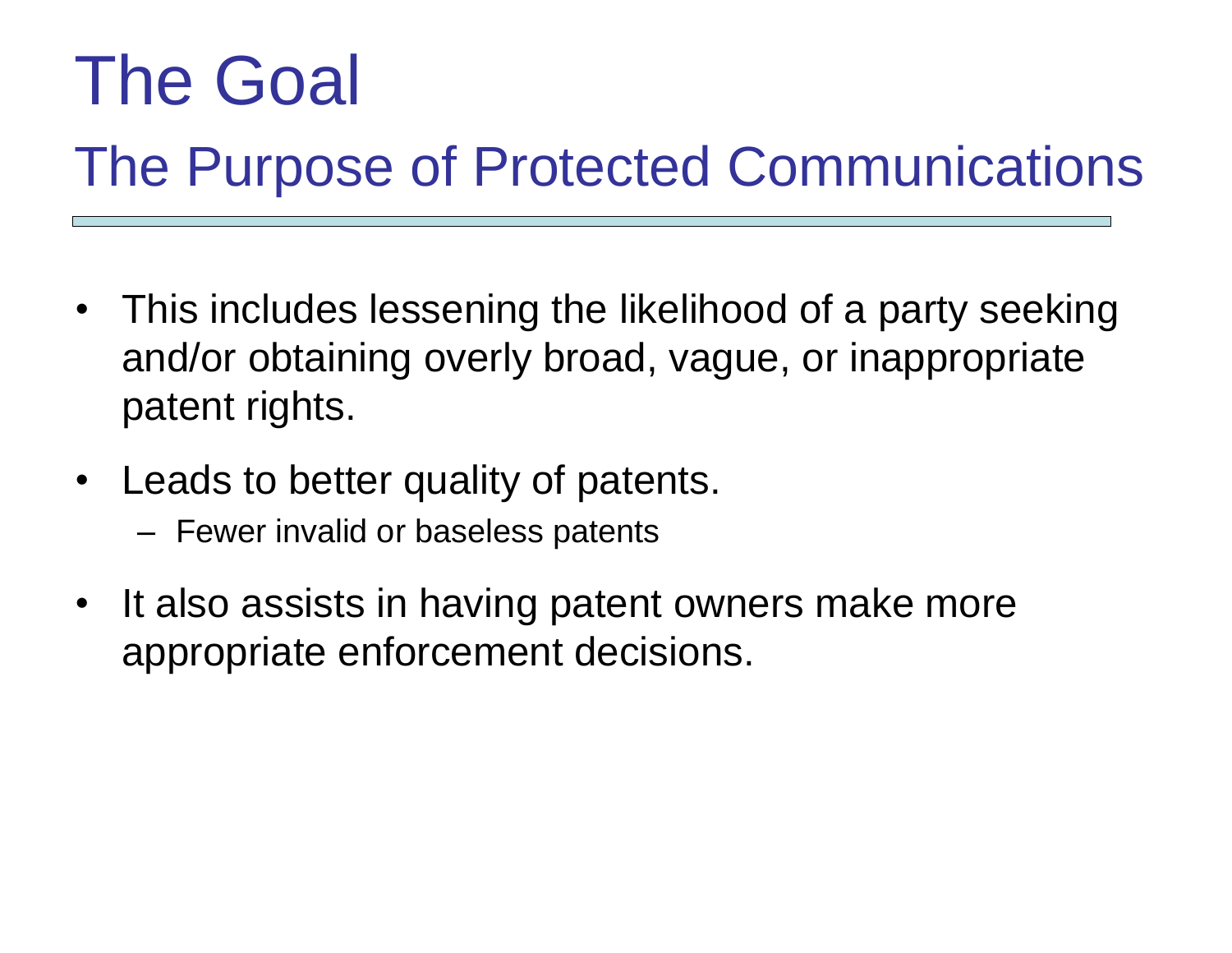# The Goal

### The Scope of Protection Sought

- The protection sought would be similar to the type of protection that exists between lawyers and their clients. – "Privilege"
- It protects disclosure of the advice.
- **It does not protect** against disclosure of facts or documents in the public domain such as prior art.
- **It does not affect** the obligations of patentees to disclose relevant prior art to patent offices.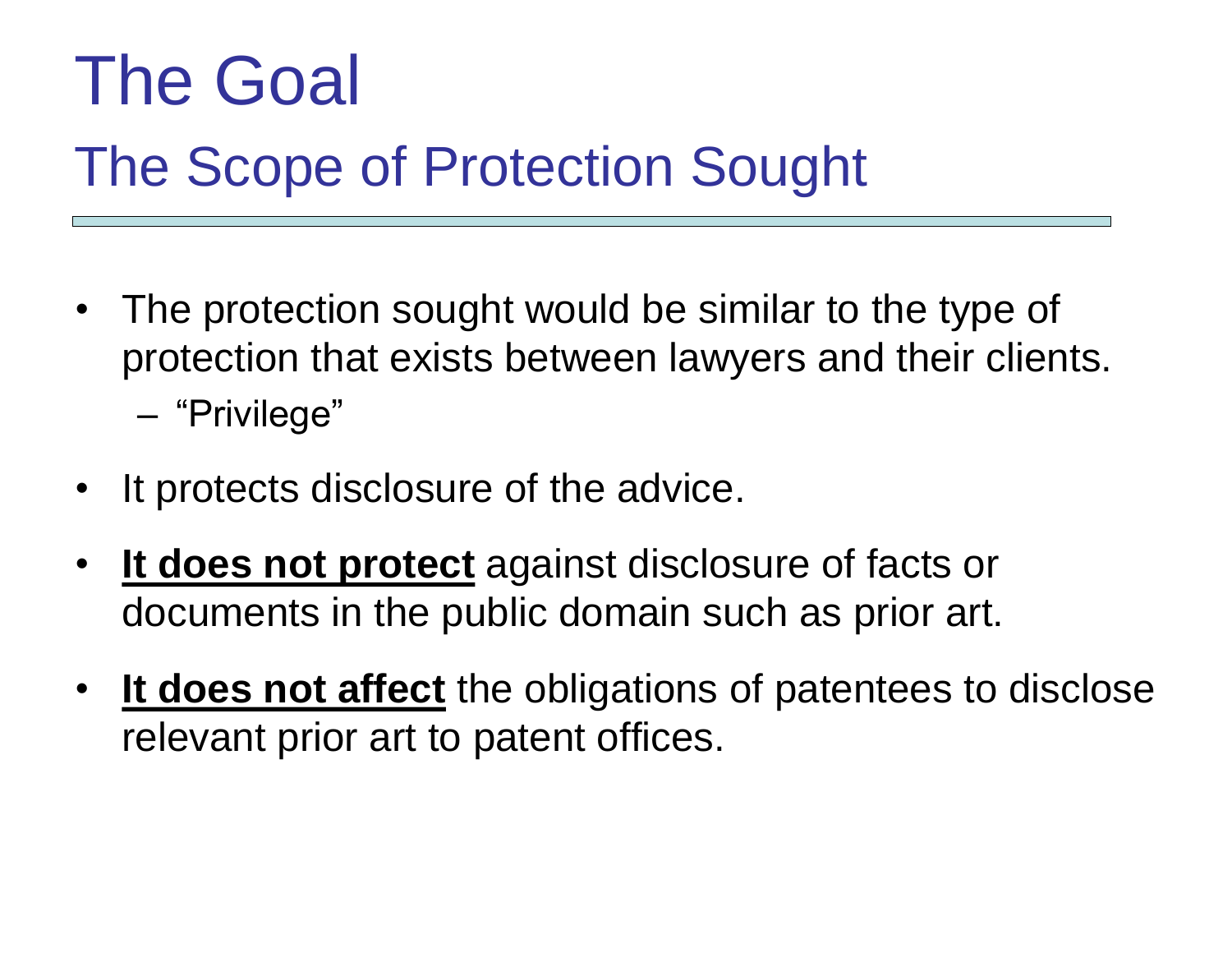### The Goal The Scope of Protection Sought

- In this regard, it is worth noting that AIPPI, has canvassed its members, and is not aware of any "abuse" of the protection from forced disclosure afforded in the various jurisdictions identified above wherein a litigant or applicant has attempted to avoid disclosing relevant prior art.
- Also, in many jurisdictions, claims of privilege made during litigation can be challenged via a review by the relevant court.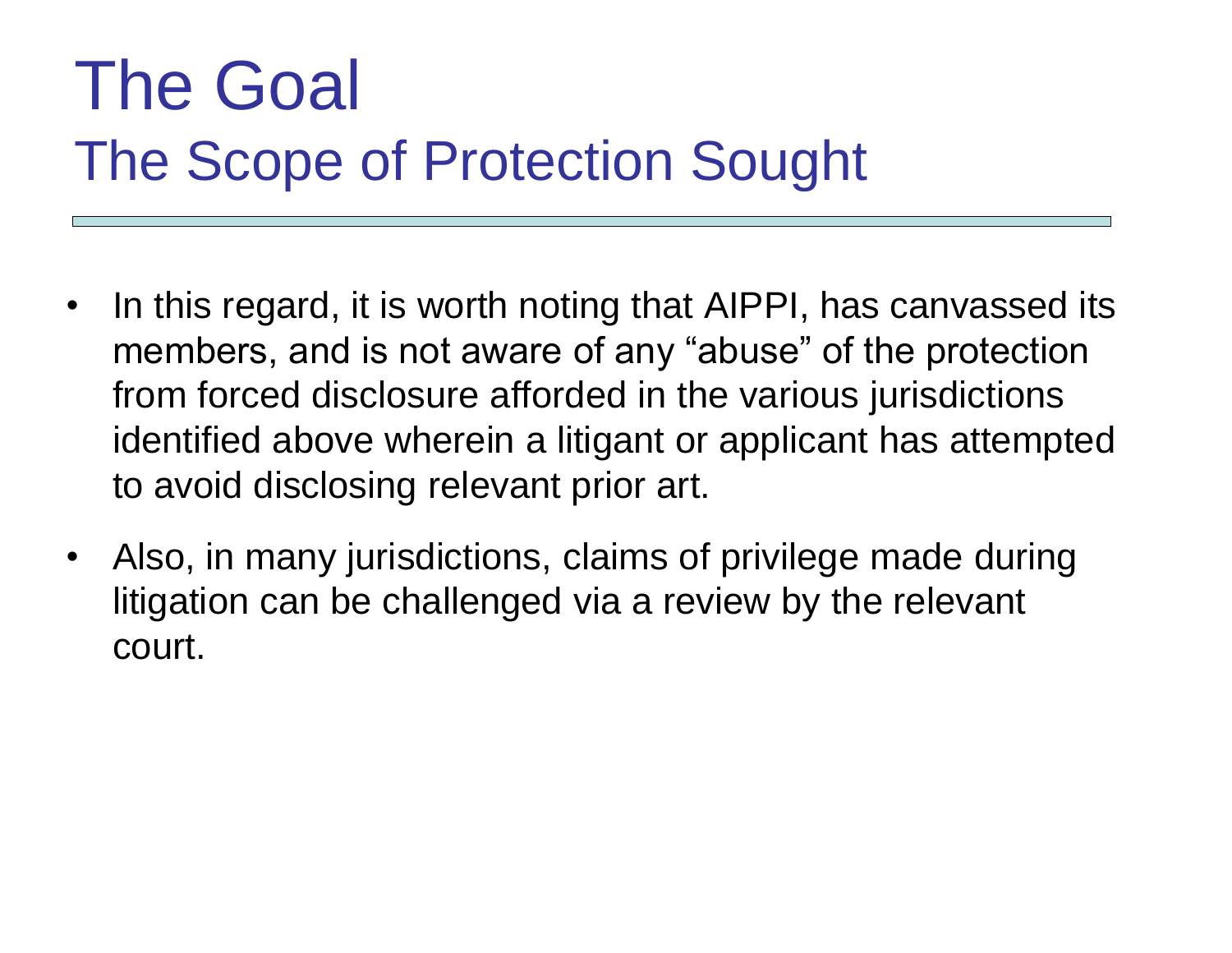# The Problem Non-lawyer Patent Advisors

- In many jurisdictions, patent advisors are often **not lawyers.**
- As a result, domestic and/or foreign communications between clients and non-lawyer patent advisors often **not protected** from forcible disclosure (for example, during the litigation process in some countries).
- This can result in the forced disclosure of those confidential communications and the confidential information of the patent owner to competitors.
- This in turn can lead to patent owners:
	- not seeking proper IP advice; or
	- not making full disclosure to their IP advisors.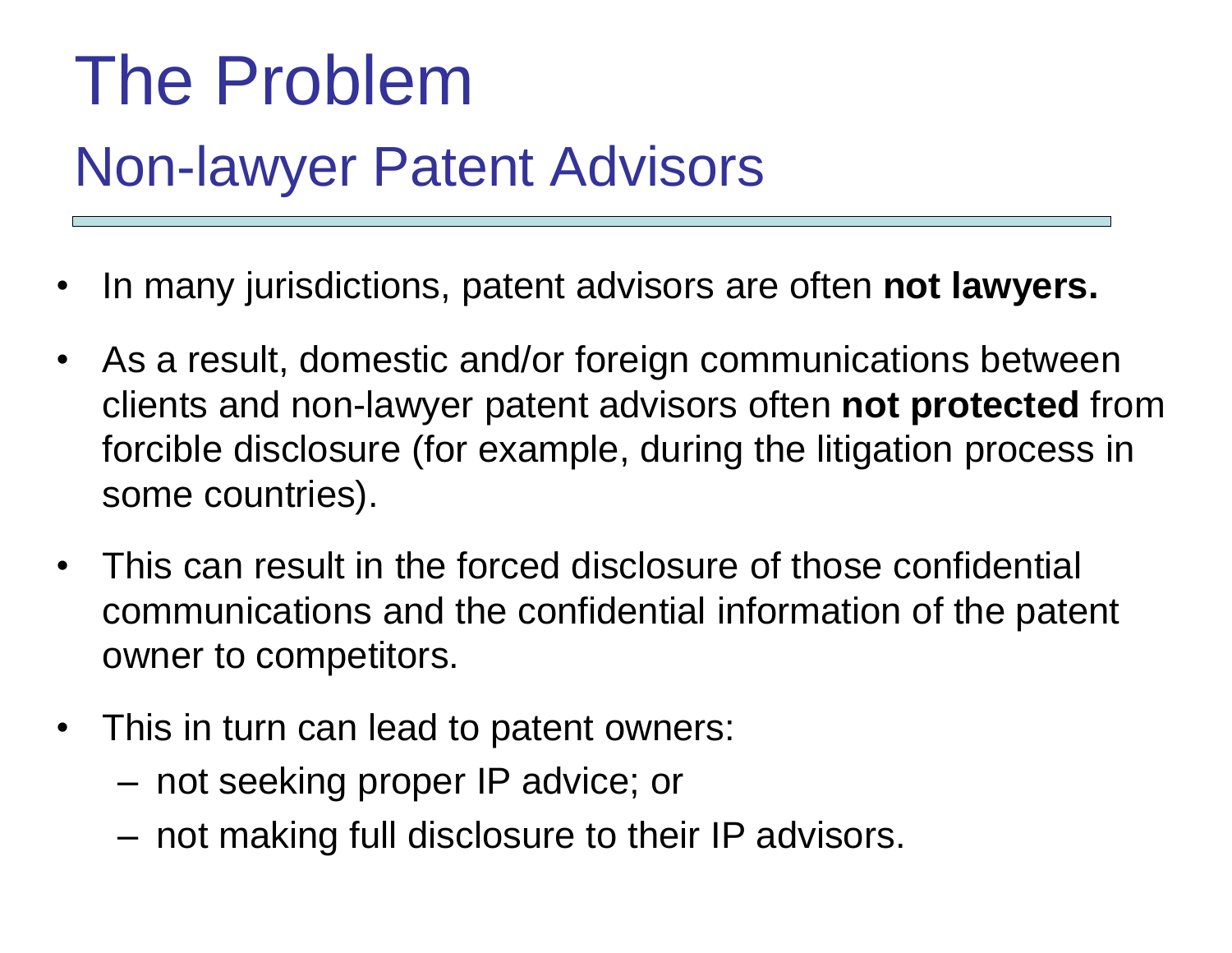#### **United Kingdom**

- Communications between clients and U.K./European non-lawyer patent attorneys protected by statute.
- Not necessarily respected in other jurisdictions (e.g. earlier Canada/Australia *Lilly v. Pfizer* decisions).
- Uncertain whether protection in UK would be extended to "foreign" non-lawyer IP advisors.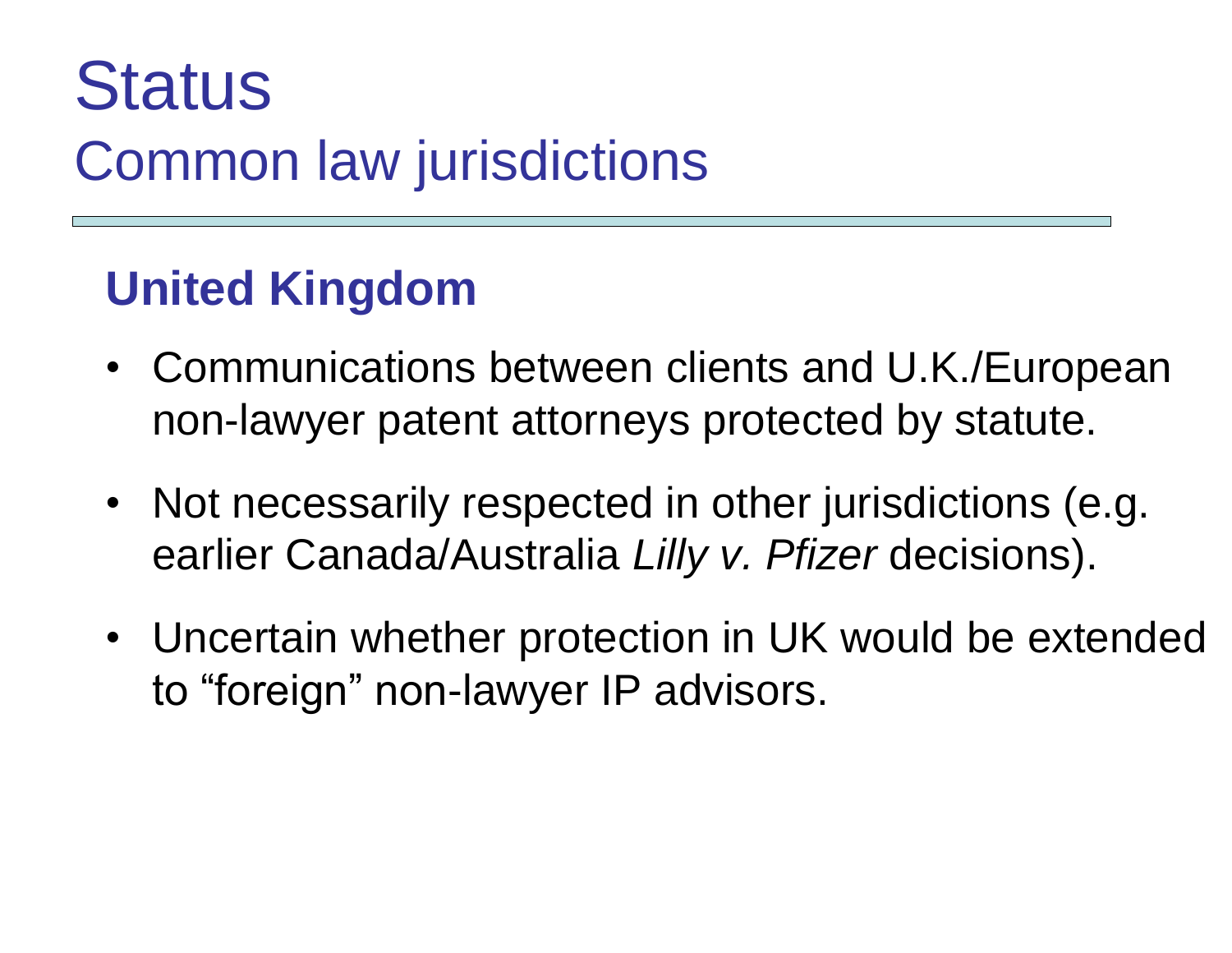#### **Australia**

- Communications between clients and Australian nonlawyer patent agents were protected by statute.
- However*,* in *Eli Lilly & Co v Pfizer Ireland Pharmaceuticals* (2004), 137 FCR 573:
	- Privilege for communications with a "registered patent" attorney" **confined to Australian patent attorneys**
		- Communications between Pfizer and U.K. patent attorneys **not privileged, ordered to be produced**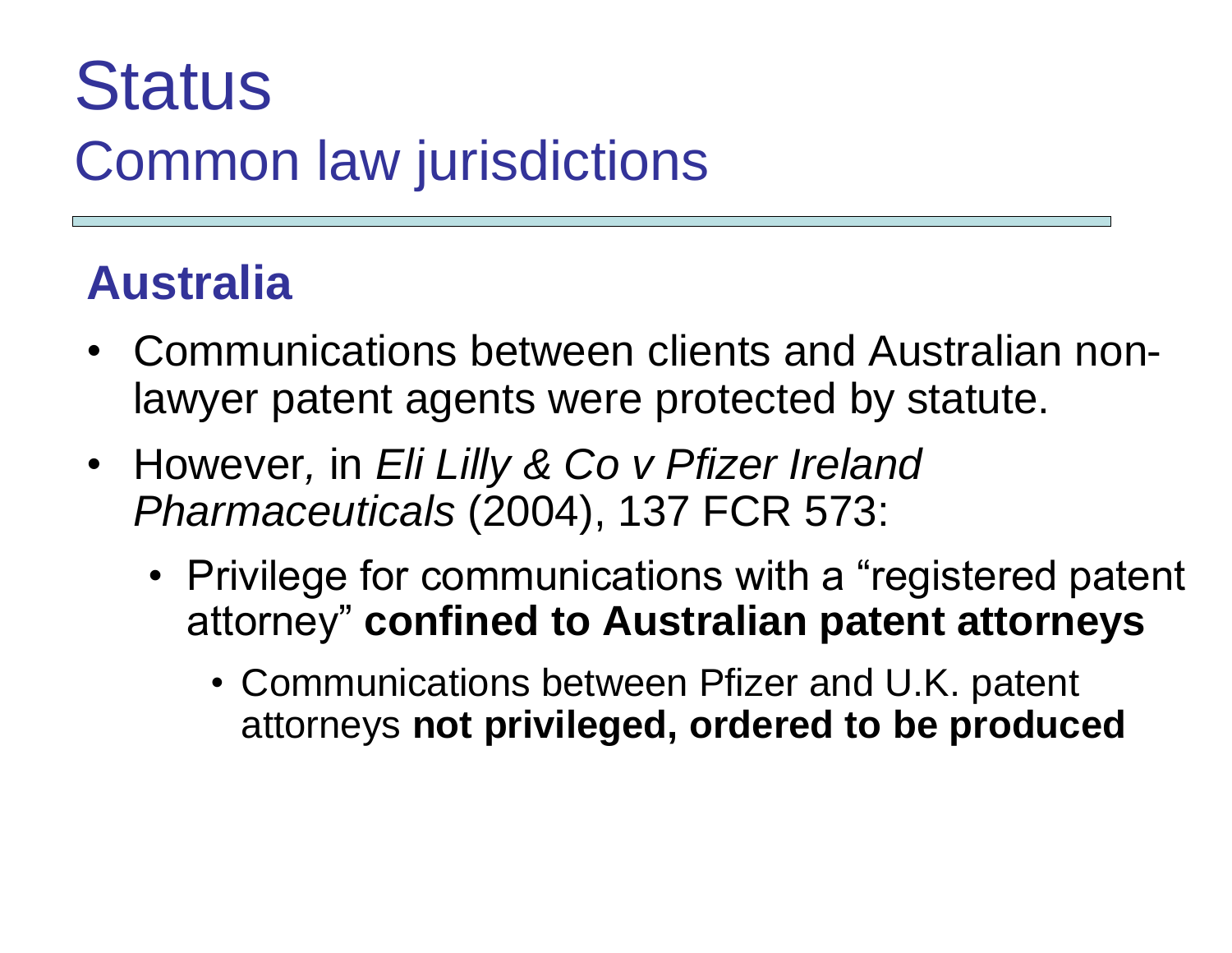#### **Australia**

- In 2013, Australia:
	- Modified the statutory based privilege that had applied to patent and trademark attorneys to accord privilege to the same extent as a communication between a lawyer and a client.
	- Extended privilege to **foreign practitioners** "*authorized to provide intellectual property advice*".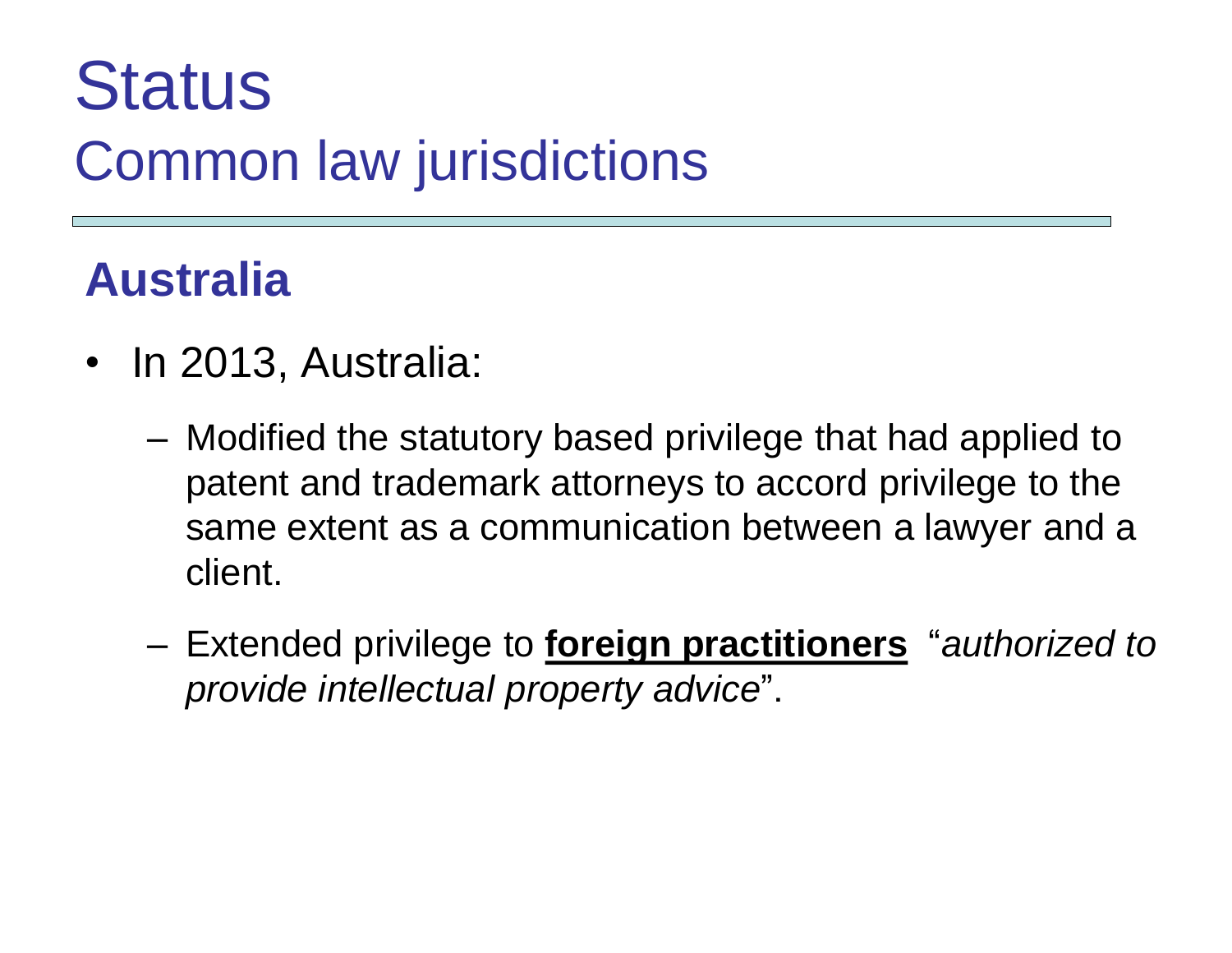#### **New Zealand**

- Communications between clients and non-lawyer New Zealand patent agents protected by statute.
- Extended in 2008 to **foreign practitioners** whose functions *"correspond"* to New Zealand agents.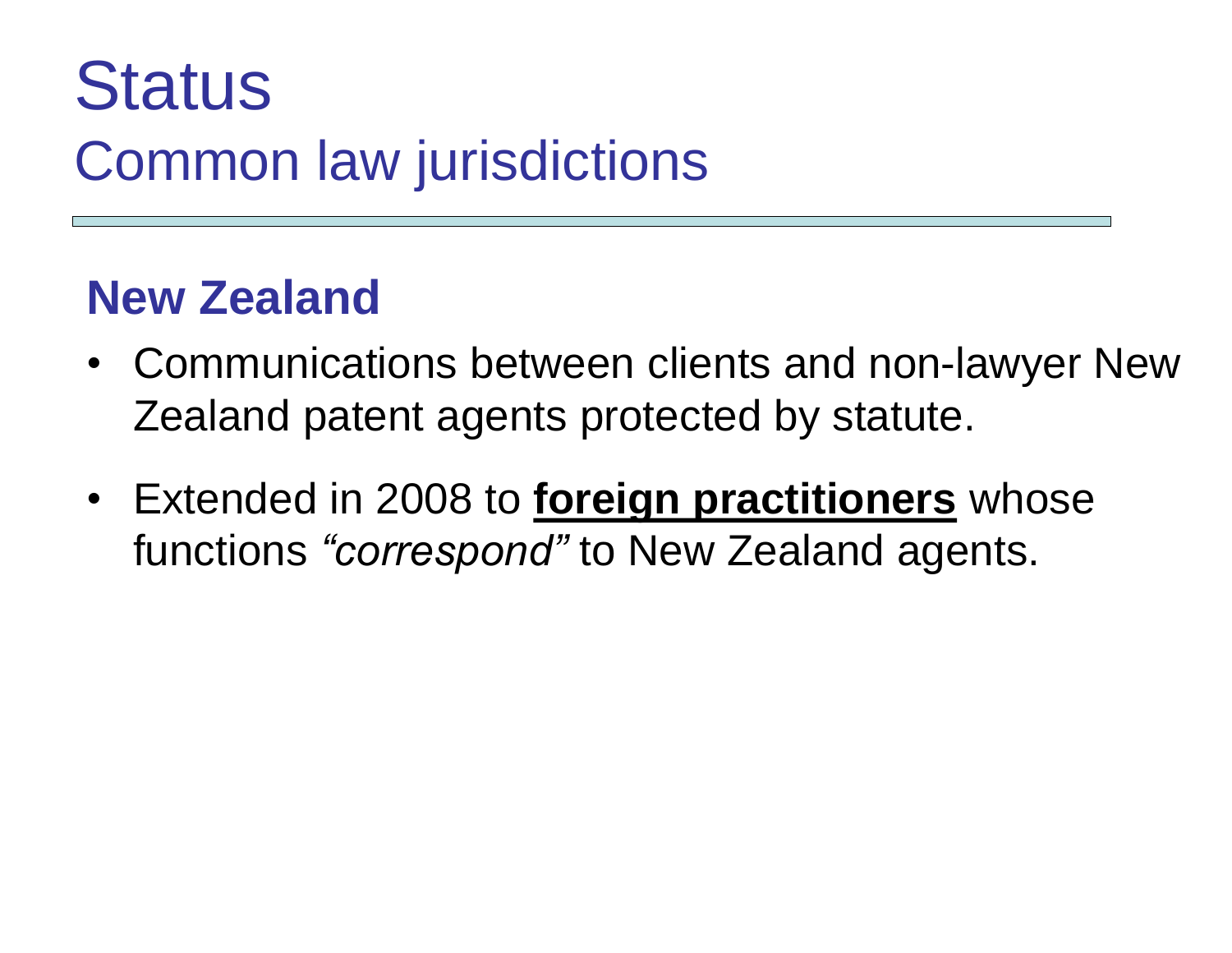#### **Canada**

- Communications between clients and non-lawyer Canadian patent agents initially not protected.
- Lack of protection extended to foreign non-lawyer IP advisors.
- *Lilly Icos LLC v Pfizer Ireland Pharmaceuticals*, 2006 FC 1465:
	- Communications between Pfizer and U.K. patent attorneys **not privileged, ordered to be produced** in Canadian litigation – despite U.K. privilege provision.
- **Result**: practitioners would have to apply work-around solutions including greater use of lawyers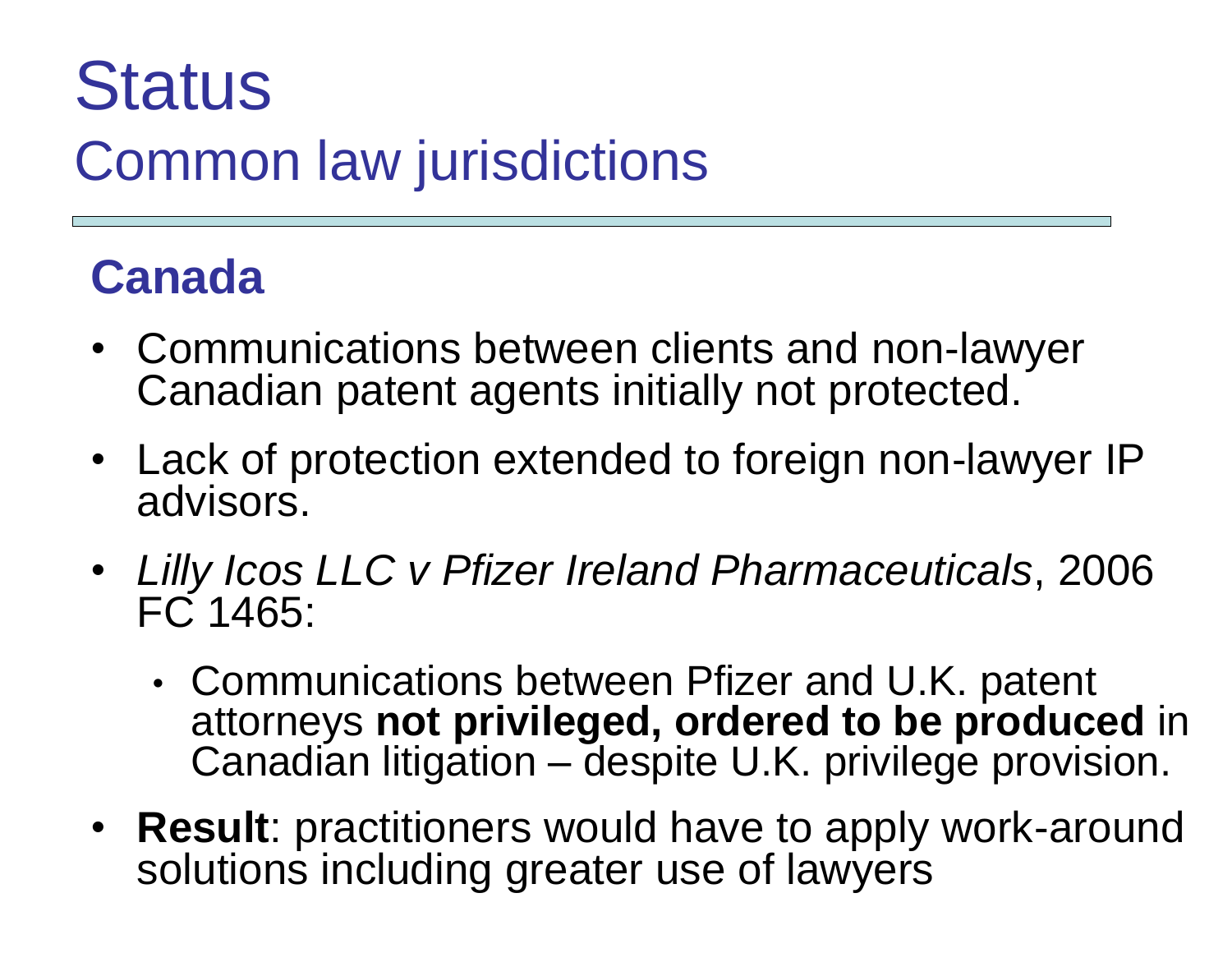#### **Canada**

- 2016 amendments to the *Patent Act* and *Trademarks Act* create protection from forced disclosure of communications with agents similar in scope to that with lawyers.
- Extends to communications between IP owners and their **foreign agents**.
- Statutory protection has in part led to plans for a **more robust regulation** of Patent and Trademark agents in Canada through the creation of a fully regulated College of Patent & Trademark Agents.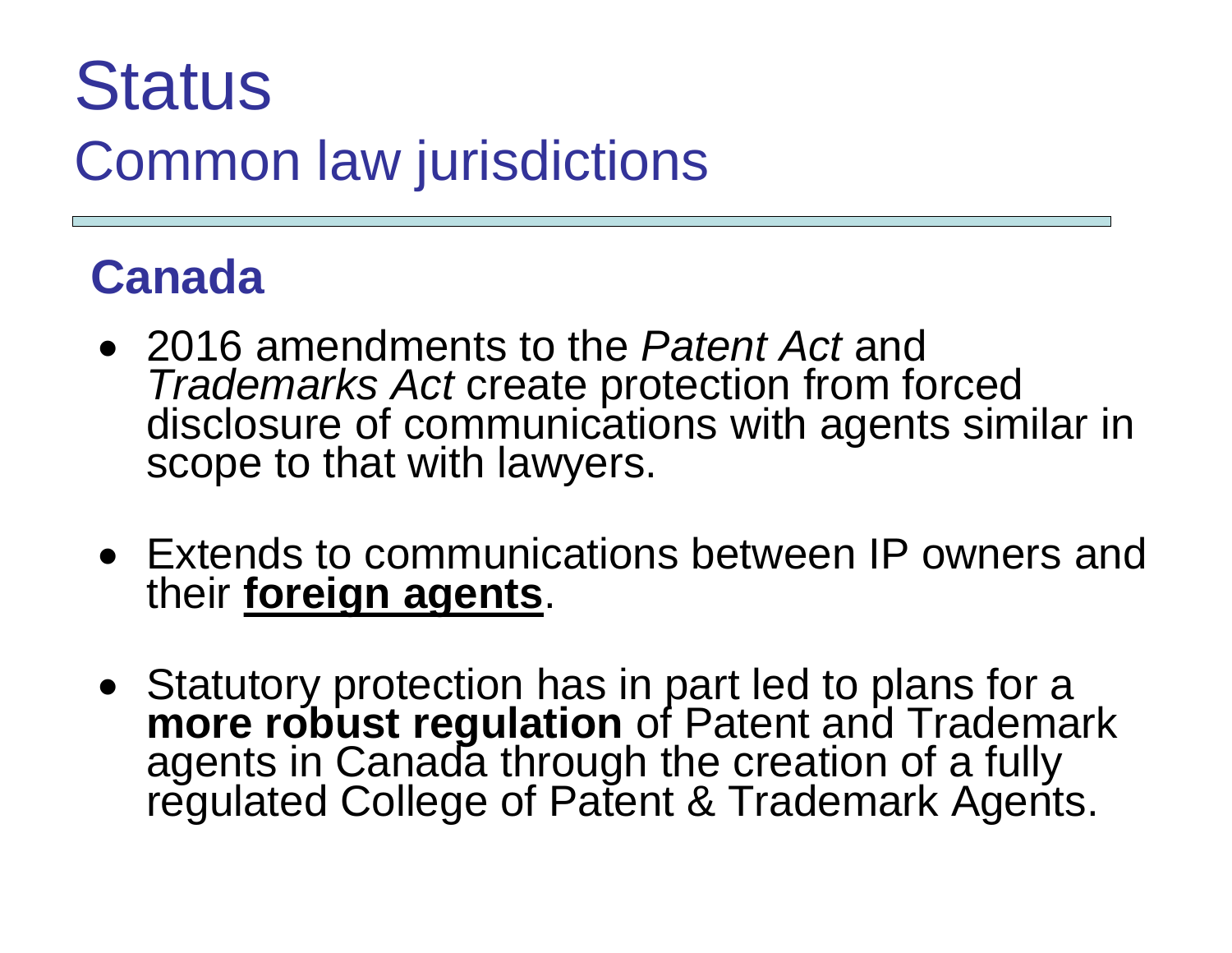#### **United States – domestic protection**

- U.S. courts have held that solicitor-client privilege applies to communications with **U.S.-registered non-lawyer IP advisors** [*e*.*g*., *Mold Masters Ltd v Husky Injection Molding Systems Ltd*, 2001 US Dist LEXIS 20152 (QL) (ND Ill 2001)]
	- But issue still arises: In Re Silver (2017, S.C. Texas); In Re Queen's University (2016, CAFC)
- Uncertain whether/what foreign jurisdictions will respect this US privilege.
- Uncertain whether US courts will apply this privilege to foreign non-lawyer agents representing applicants before USPTO.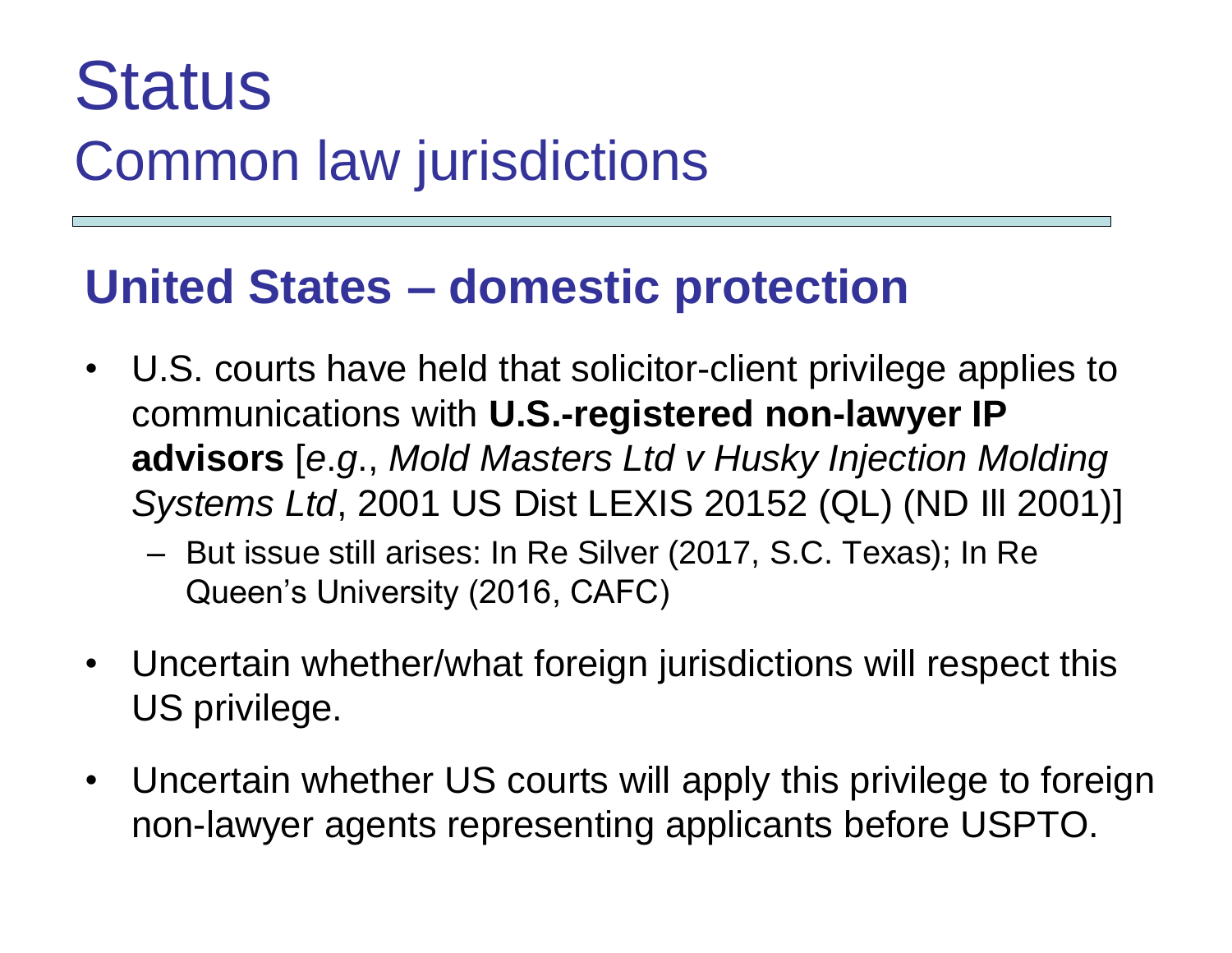#### **United States – foreign communications**

- U.S. courts have protected "privileged" communications between clients and foreign non-lawyer IP advisors, **if** court finds that a privilege from forced disclosure exists in the foreign jurisdiction, but subject to policy considerations.
	- But cases still arise:

*Knauf Insulation* (SD Indiana 2019) – UK patent agent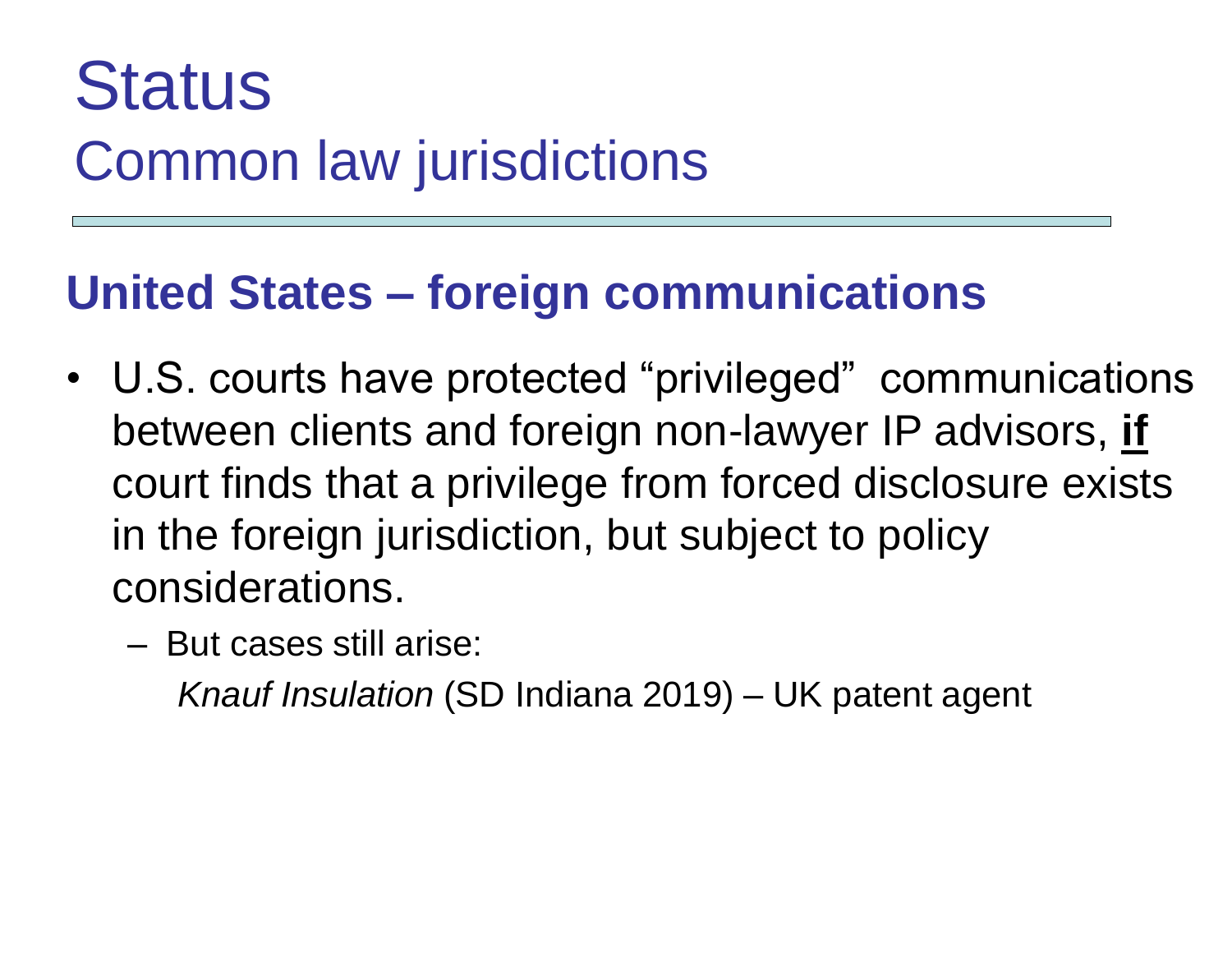#### **United States – USPTO Proceedings**

- In 2017, the USPTO introduced a new rule (§42.57) of the Code of Federal Regulations) establishing that attorney-client privilege applied in proceedings before the Patent Trial and Appeal Board (PTAB).
- This rule applies to client communications with both U.S. and **foreign patent agents/attorneys**.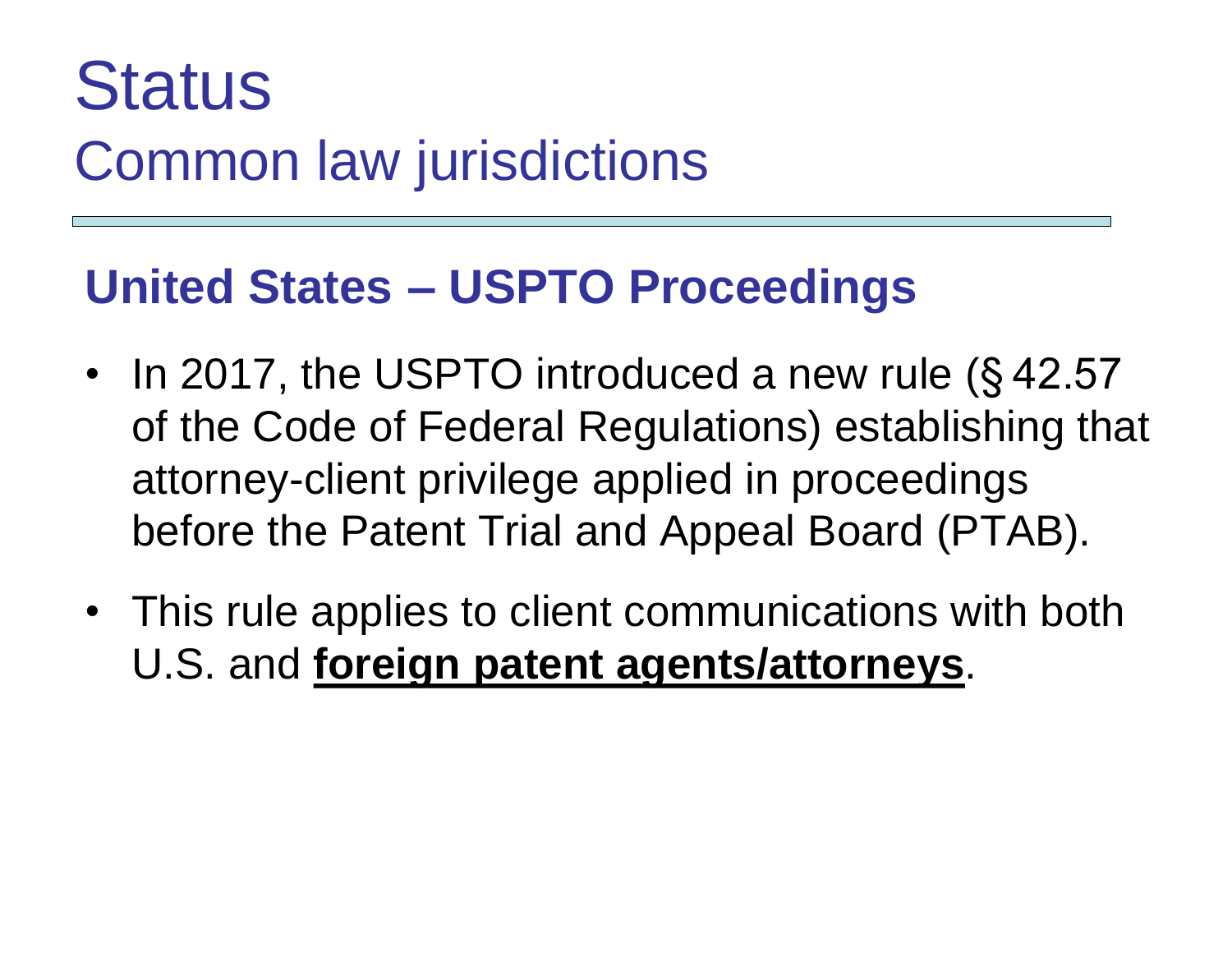#### **Japan**

- In U.S. decision in *Alpex Computer Corp v Nintendo Co Ltd*, US Dist LEXIS 3129 (QL) (SD NY 1992), communications between client and Japanese patent agents ["ben rishi"] ordered produced.
- Japan changed its domestic legislation in 1998 pursuant to which Japanese patent agents may refuse to testify or produce "secret" documents.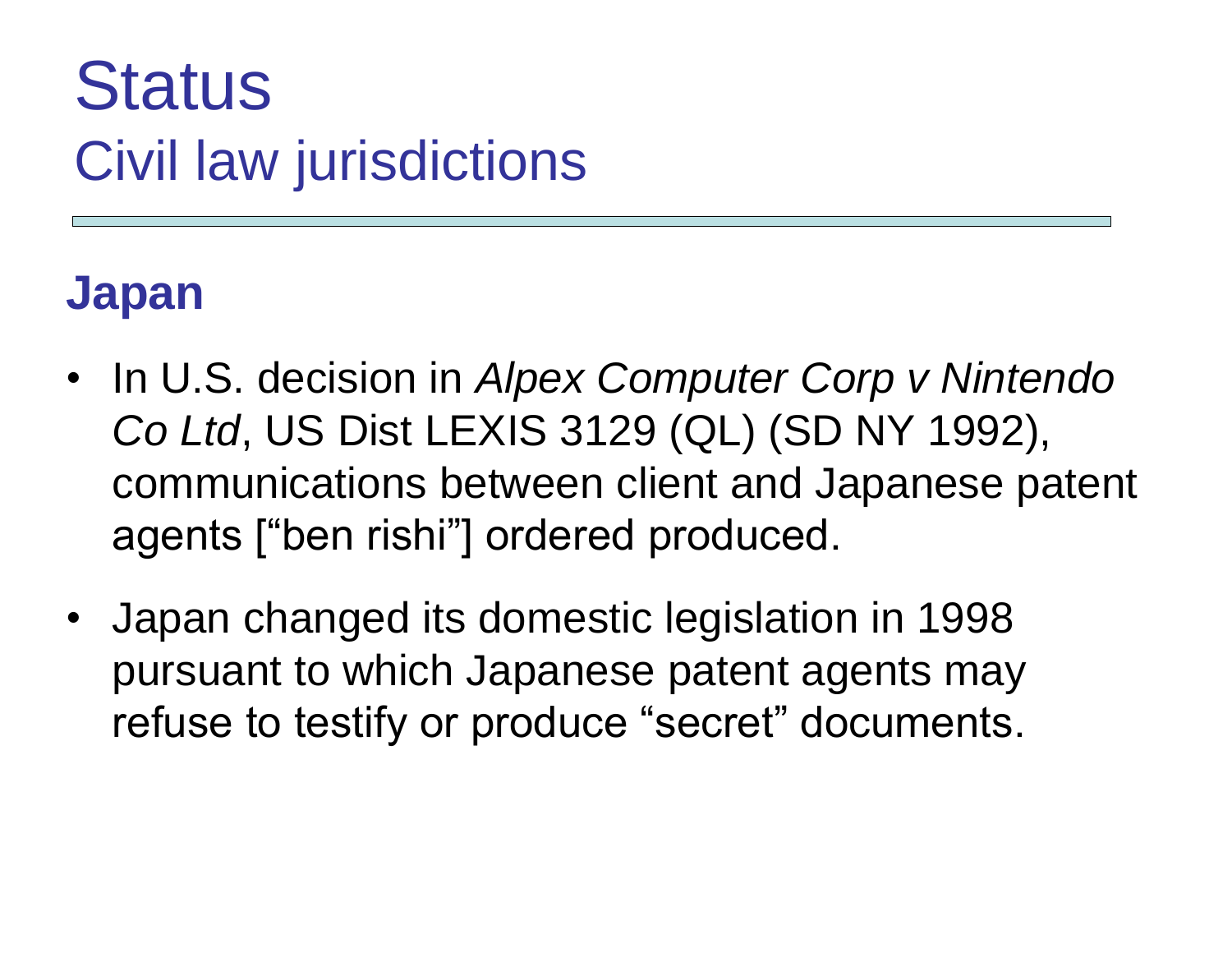#### **Japan**

• Since 1998, a number of U.S. courts have held that communications between Japanese patent agents and clients are **protected from forced disclosure** in U.S proceedings in view of change in Japanese legislation

> [*e*.*g*., *Eisai Ltd v Dr Reddy's Laboratories*, 77 USPQ 2d 1854 (SD NY 2005)]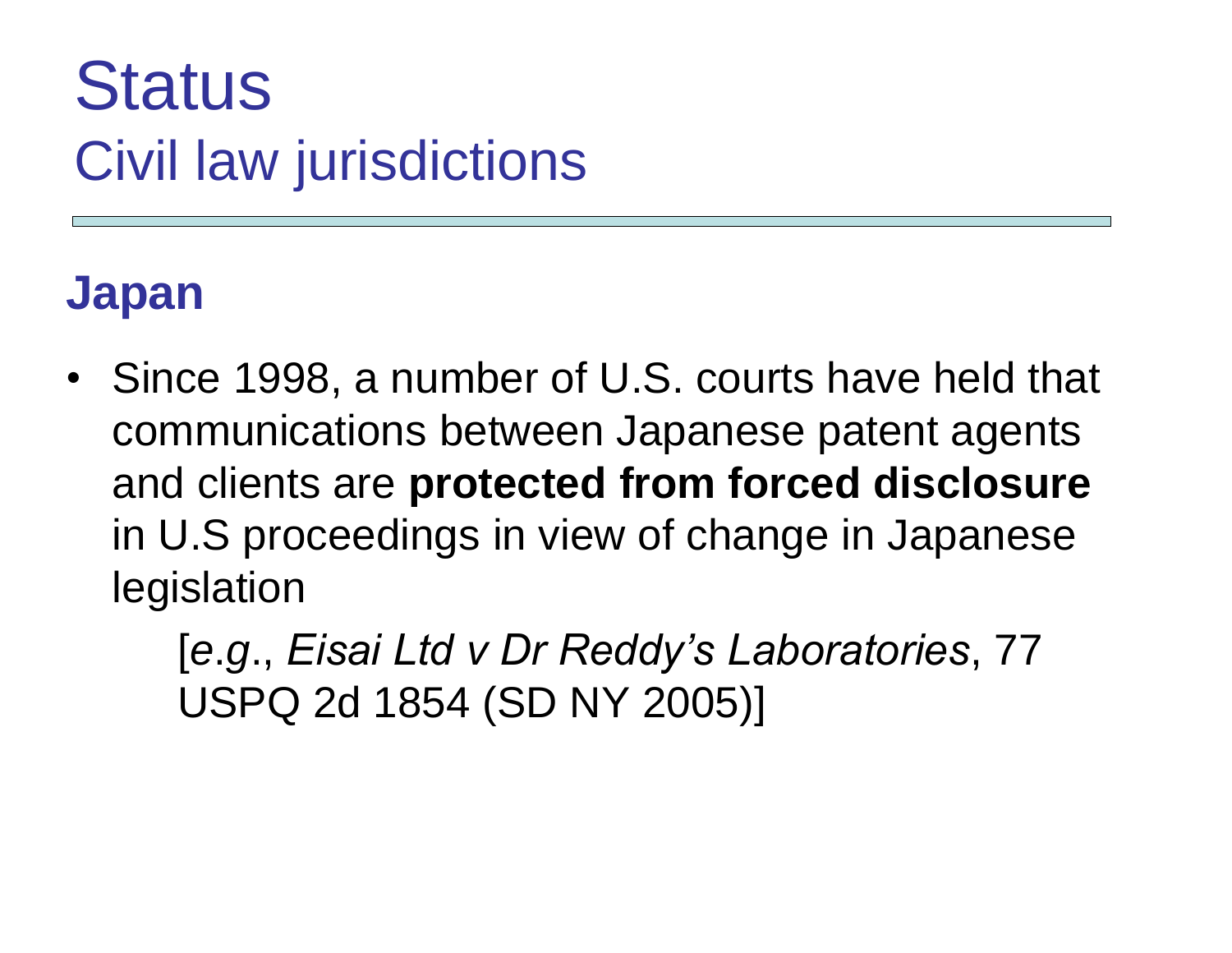#### **France**

• In response to a U.S. decision [*Bristol-Myers Squibb Co v Rhone-Poulenc*, 52 USPQ 2d 1897 (SD NY 1999)], France changed its domestic legislation in 2004 pursuant to which **French patent agents ["***le conseil en propriété industrielle***"] "***shall observe professional secrecy***"**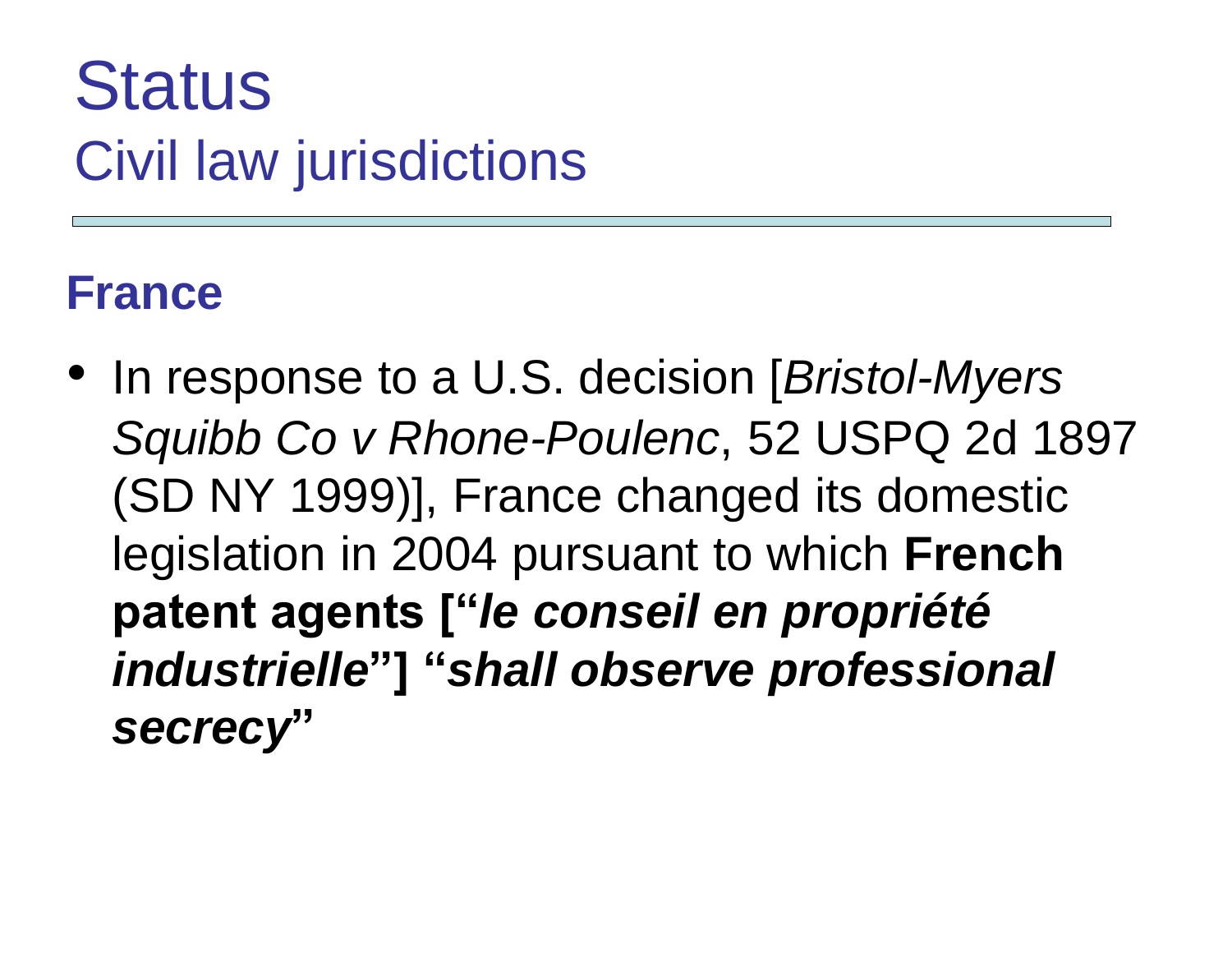#### **France**

In a subsequent 2007 decision, a U.S. court held that communications between a French patent agent and a client are **protected from forced disclosure** [*Commissariat à l'énergie atomique v Samsung Electronics Co*, 245 FRD 177 at 182 (D Del 2007)]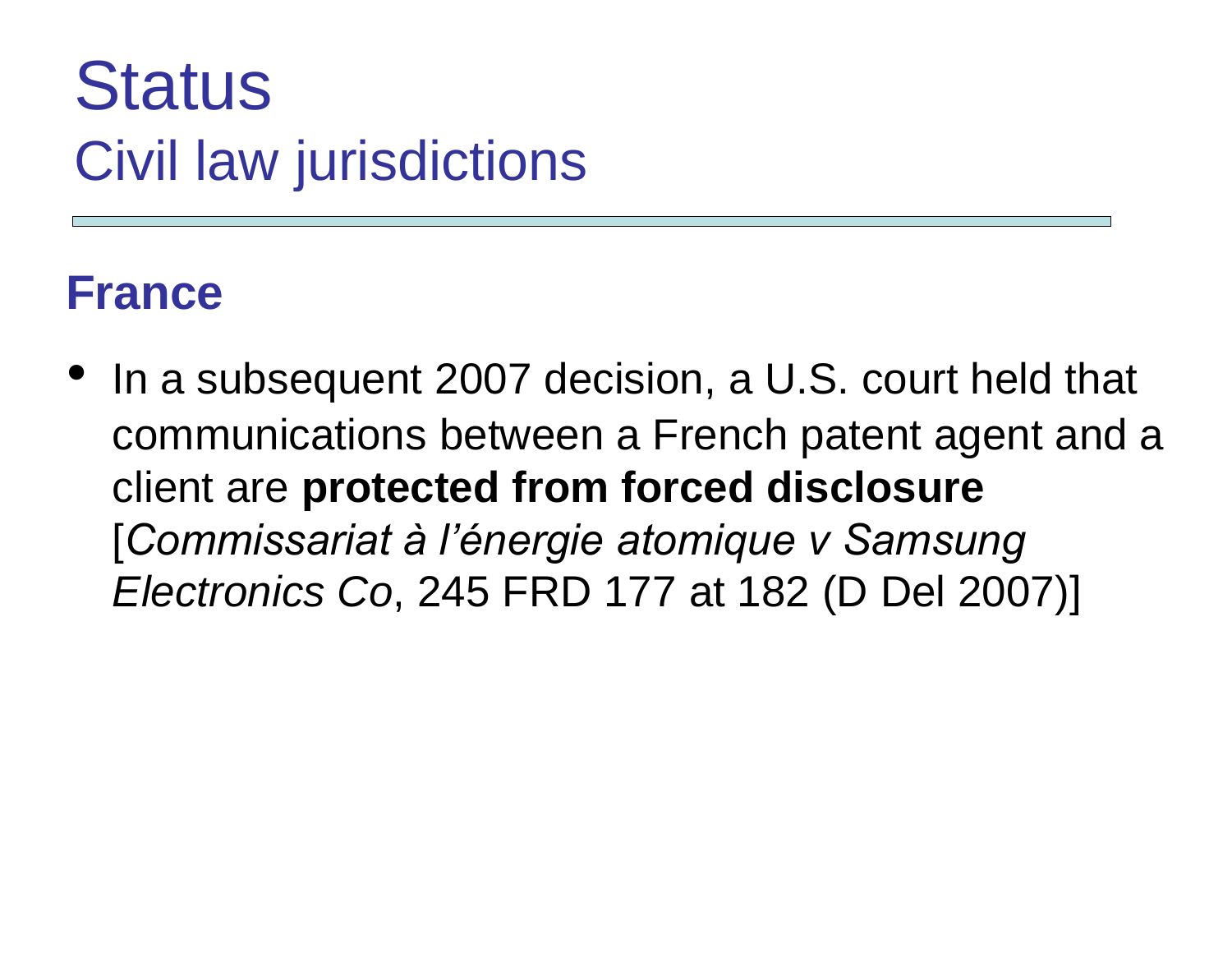**The Netherlands, Belgium, Denmark, Spain, Switzerland:**  Also modified domestic law such that communications with patent attorneys privileged or something akin to privilege.

**Sweden (2010):** Extended privilege to communications with Swedish/European non-lawyer patent advisors.

**European Unified Patent Court ("UPC"):** Proposed rules state that advice of lawyer/non-lawyer patent attorneys are privileged and not subject to disclosure in any UPC Proceedings (**25 countries** agreed to this provision).

– Query whether it will apply to communications with non UPC countries.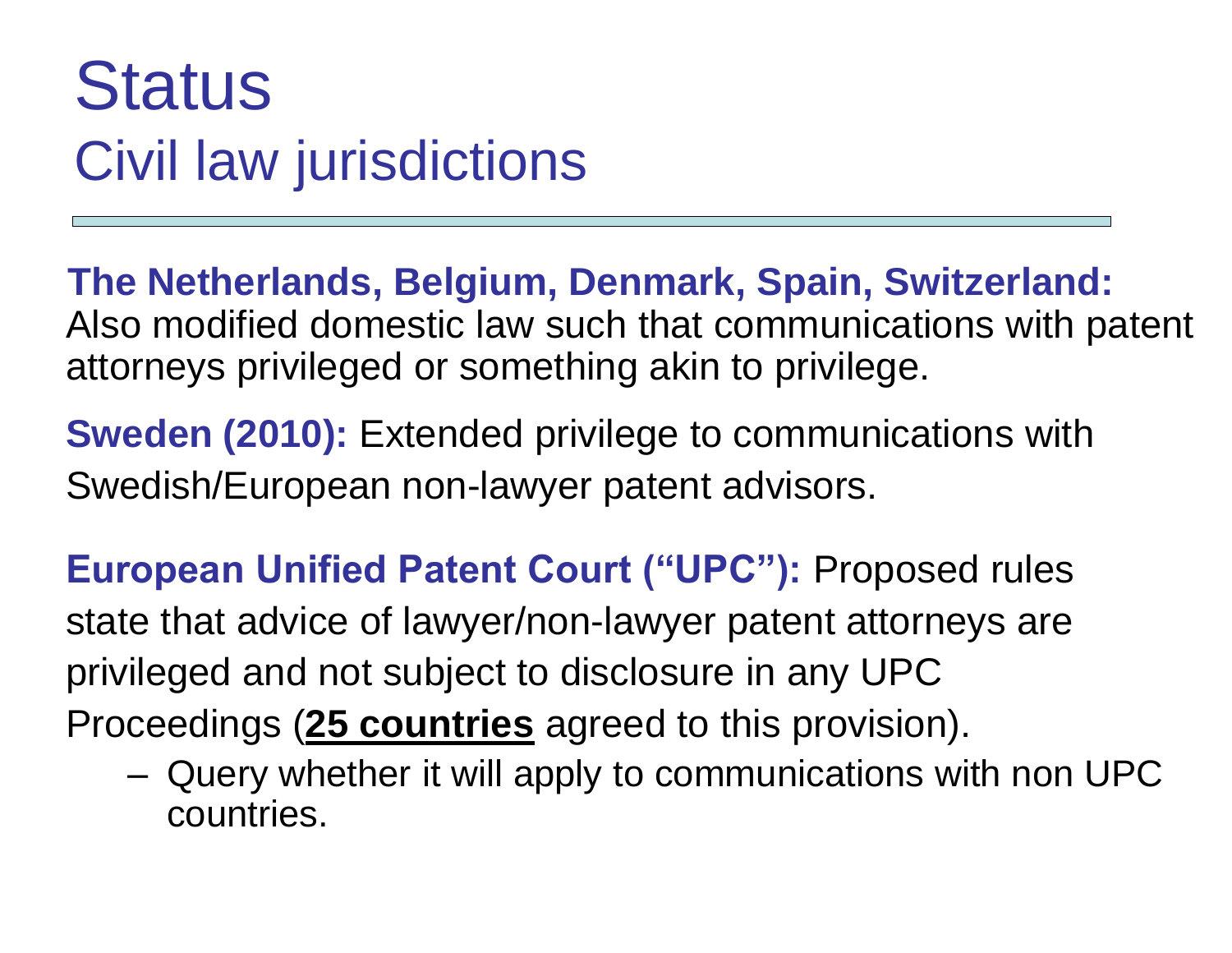## The Solution WIPO and the SCP

- Given the steps taken by many countries to address the issue domestically, the time is appropriate for developing a harmonized international approach.
- AIPPI encourages SCP to continue its good work on this issue and develop a simple, harmonized solution whereby nations recognize and uphold the protection that exists in another nation from the forced disclosure of confidential client/patent advisor communications.